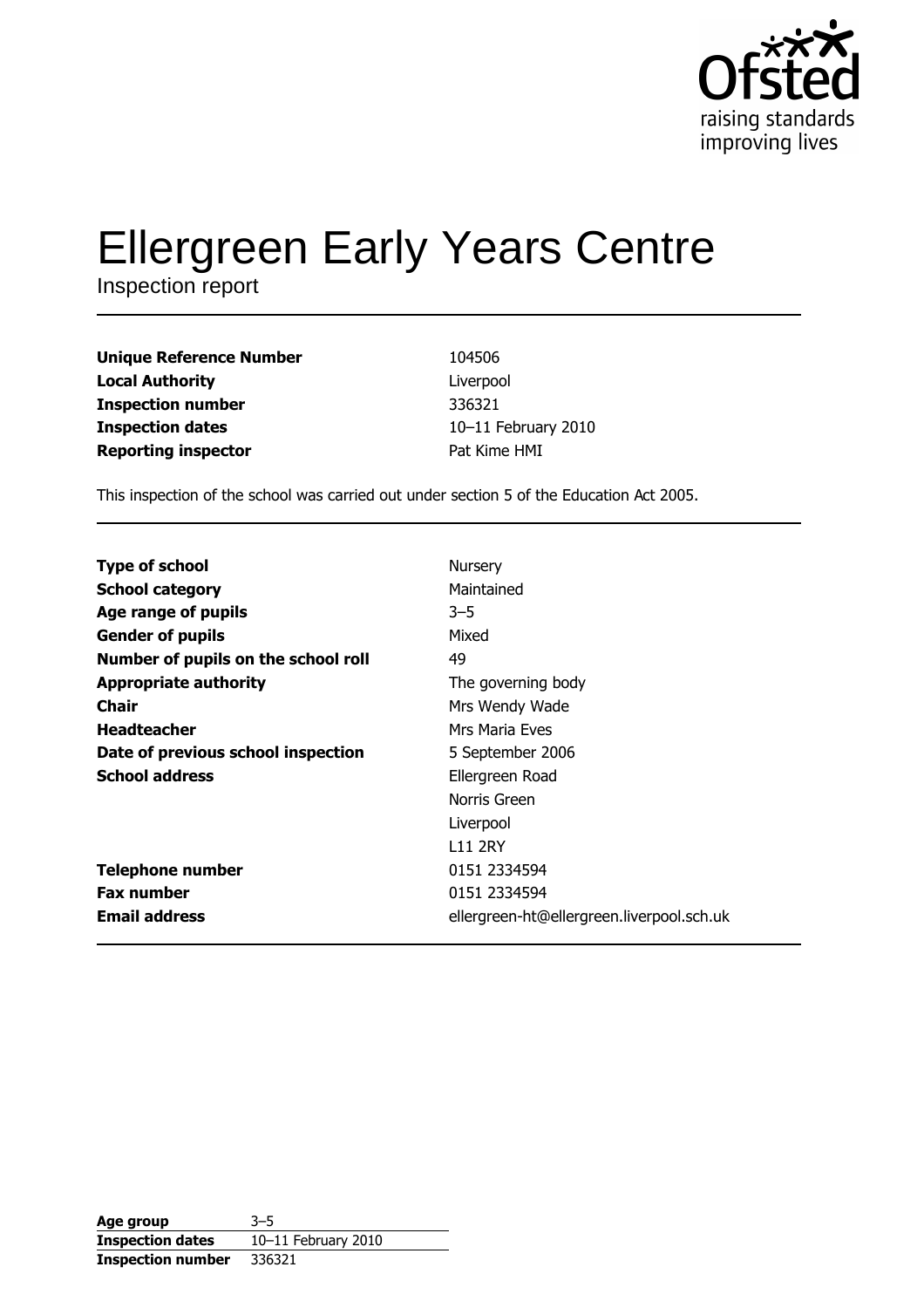The Office for Standards in Education, Children's Services and Skills (Ofsted) regulates and inspects to achieve excellence in the care of children and young people, and in education and skills for learners of all ages. It regulates and inspects childcare and children's social care, and inspects the Children and Family Court Advisory Support Service (Cafcass), schools, colleges, initial teacher training, work-based learning and skills training, adult and community learning, and education and training in prisons and other secure establishments. It rates council children's services, and inspects services for looked after children, safequarding and child protection.

Further copies of this report are obtainable from the school. Under the Education Act 2005, the school must provide a copy of this report free of charge to certain categories of people. A charge not exceeding the full cost of reproduction may be made for any other copies supplied.

If you would like a copy of this document in a different format, such as large print or Braille, please telephone 08456 404045, or email enquiries@ofsted.gov.uk.

You may copy all or parts of this document for non-commercial educational purposes, as long as you give details of the source and date of publication and do not alter the documentation in any way.

Royal Exchange Buildings St Ann's Square Manchester M2 7LA T: 08456 404045 Textphone: 0161 618 8524 E: enquiries@ofsted.gov.uk W: www.ofsted.gov.uk © Crown copyright 2010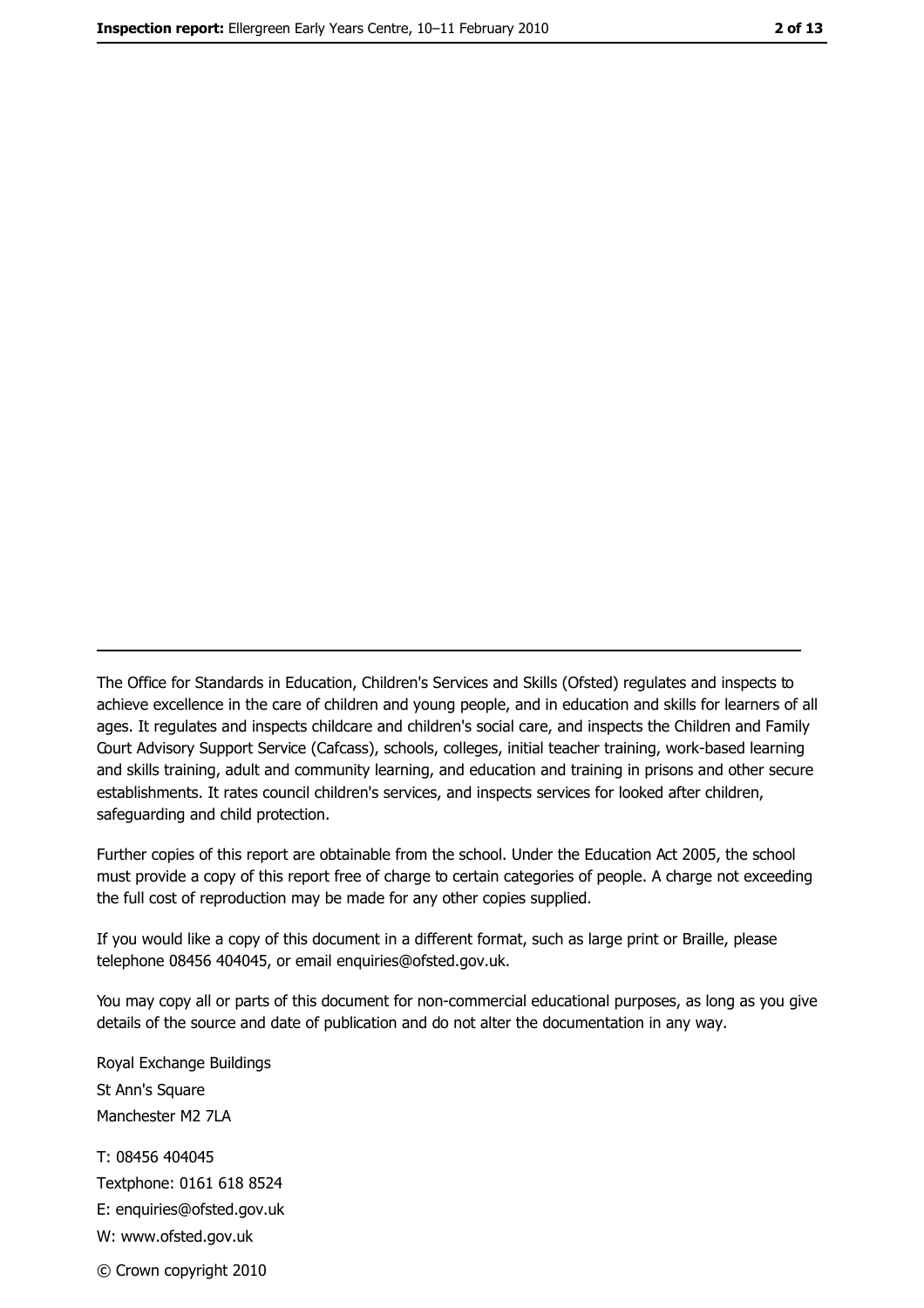# **Introduction**

This inspection was carried out by one of Her Majesty's Inspectors and one additional inspector. The inspectors visited eight sessions which included both classes in the Nursery, the childcare for children from birth to three years of age, and the breakfast club. They held meetings with staff, parents/carers, and a representative of the governing body. They observed the school's work, examined a range of school documentation, including that related to safeguarding children, and analysed 56 questionnaires returned by parents and carers of children attending the Nursery or the childcare provision.

The inspection team reviewed many aspects of the school's work. It looked in detail at the following:

- how well the school and childcare provision work in partnership with the on-site  $\blacksquare$ children's centre to support children's learning and well-being
- the effectiveness of the arrangements for leading and managing the Nursery  $\blacksquare$
- how well the school is planning for improvement.

# **Information about the school**

Ellergreen Early Years Centre is located in a community centre building in the Norris Green district of Liverpool. It serves an area that is socially and economically disadvantaged. Most of the children are of White British heritage. A very small number of children are learning English as an additional language. The centre has identified approximately 8% of the children in Nursery as having special educational needs and/or disabilities.

This inspection was of: the Nursery school provision; the childcare for children from birth to three years of age; and the extended school provision, the 'wraparound care'. These are part of a range of co-located provision for children and families, which also includes a Children's Centre.

In September 2009, an executive headteacher took charge of the Nursery and its associated day care and extended school provision. She is also in overall charge of the Children's Centre.

The executive headteacher spends half her time at Ellergreen. She is also headteacher of the nearby St Paul and St Timothy's Catholic Infant School. The two schools are developing collaborative arrangements.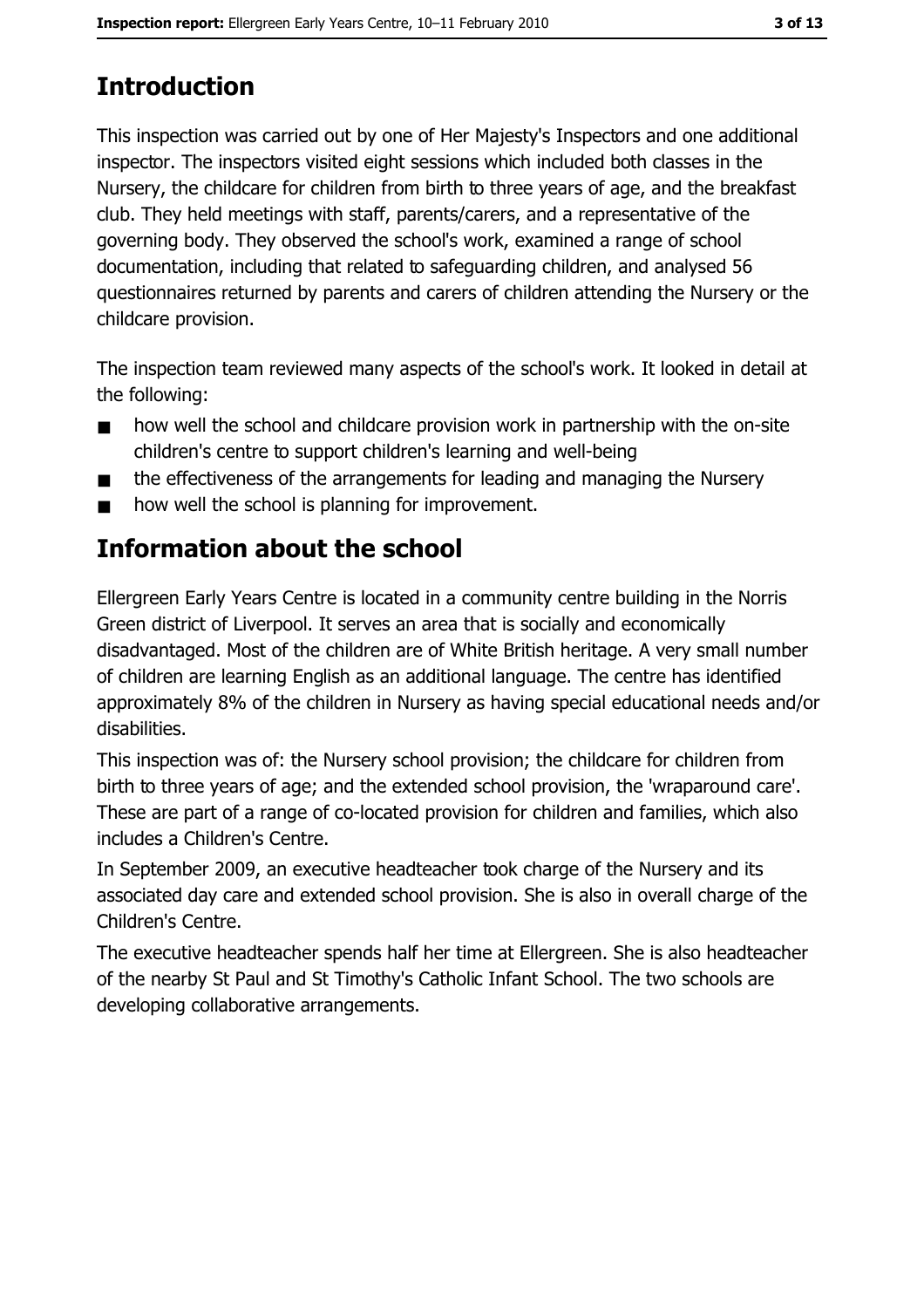# **Inspection judgements**

## Overall effectiveness: how good is the school?

#### The school's capacity for sustained improvement

## **Main findings**

Ellergreen Early Years Centre provides a good education and a high quality of care. The children do well. They feel very safe here and they greatly enjoy learning in the calm, encouraging atmosphere. They make at least good progress in all areas of learning and come on particularly well in their personal, social and emotional development. Their horizons are broadened through a wide range of interesting and appealing activities. Children and their families benefit from the links with the on-site children's centre and plans are in hand to strengthen these links in order to provide a more integrated service. Parents' and carers' high regard for the school is well-justified.

On the whole, when children join Ellergreen, they can do less than most children their age, with speech and language often a particularly weak area. By the time they leave the Nursery, children's attainment is broadly in line with what is expected for their age. Their progress is the result of good teaching, a rich curriculum and very good pastoral care. The staff understand young children's needs and have very good relationships with them. They provide activities, indoors and outdoors, which appeal to the children and all of which move their learning on. That said, the indoor provision is wider ranging and generally richer than that offered outdoors.

Most staff have a sound understanding of where the children are up to in their learning and plan suitable activities to move them on. However, records of children's attainment are not all accurate and, in the Nursery, are not always clear about the next steps for each child's learning.

The executive headteacher has already made a positive impact. She has consulted widely about how the centre might develop. She has a clear vision for a network of integrated services to help children and their families to overcome barriers to learning and economic well-being, through education. Staff and governors are behind her in this and they value the developing collaboration with St Paul and St Timothy's. Leaders are now ready to move on to the next stage of development and they recognise the need to underpin it with more rigorous monitoring of the effectiveness of the centre's work and more detailed planning for improvement. They are well-placed to achieve their aims. The improvements seen in the areas raised as shortcomings in the previous reports on the childcare and the Nursery show they have the capacity to do so.

## What does the school need to do to improve further?

Improve the assessment of what each child can do and the use of this information  $\blacksquare$ to support staff and parents and carers to help children take their next steps in learning.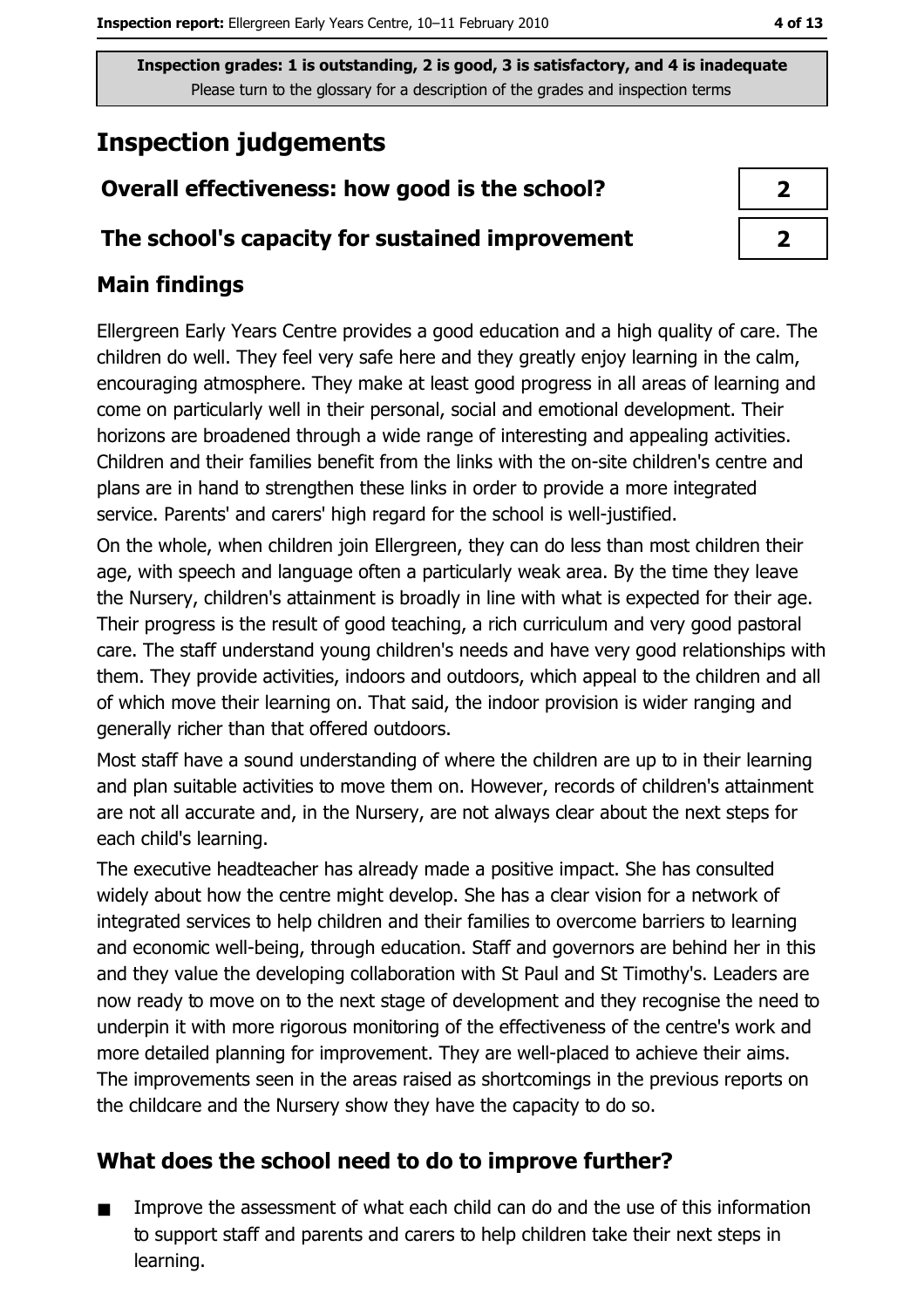- Strengthen aspects of the leadership and management of the Nursery, in particular,  $\blacksquare$ planning for further improvement in the provision and in the quality of teaching.
- Improve the opportunities for children to learn outdoors, ensuring that the outdoor activities cover all areas of learning and are readily accessible for all the children.

#### **Outcomes for individuals and groups of children**

Children achieve well in all areas of learning, very well in their personal development. By the time they leave Nursery, for most, attainment is broadly in line with what is expected for their age. For a few, it is above average. Boys and girls make good progress in learning day by day. They gain confidence, self-esteem and independence and they develop good learning habits and attitudes, such as persistence and problem-solving. Children respond well to the calm atmosphere created by staff; they are well-behaved and usually considerate of others. They learn to get along together, take turns, cooperate and resolve differences amicably. In the childcare and in the Nursery, children who have difficulties with speech and language make particularly rapid progress in this aspect of learning. So do children for whom English is an additional language. This is because both these groups of children benefit from good additional language support. When they leave Nursery, most children are ready to embark confidently on the Reception Year in primary school.

Children learn about healthy lifestyles, how to make healthy choices and to keep safe. For example, they follow good hygiene routines and enjoy healthy food and the younger children have learned about brushing their teeth. Children are very well-involved in the life of the Nursery. For instance, they have drawn their ideas for developing the outdoor area and presented them to the governing body's finance committee.

| <b>Outcomes for children in the Early Years Foundation Stage</b>                                              |   |
|---------------------------------------------------------------------------------------------------------------|---|
| Children's achievement and the extent to which they enjoy their learning                                      |   |
| Taking into account:<br>Children's attainment <sup>1</sup>                                                    |   |
| The quality of children's learning and their progress                                                         | 2 |
| The quality of learning for children with special educational needs and/or<br>disabilities and their progress |   |
| The extent to which children feel safe                                                                        |   |
| <b>Children's behaviour</b>                                                                                   |   |

These are the grades for children's outcomes

## $\overline{2}$

The grades for attainment and attendance are: 1 is high; 2 is above average; 3 is broadly average; and 4 is low.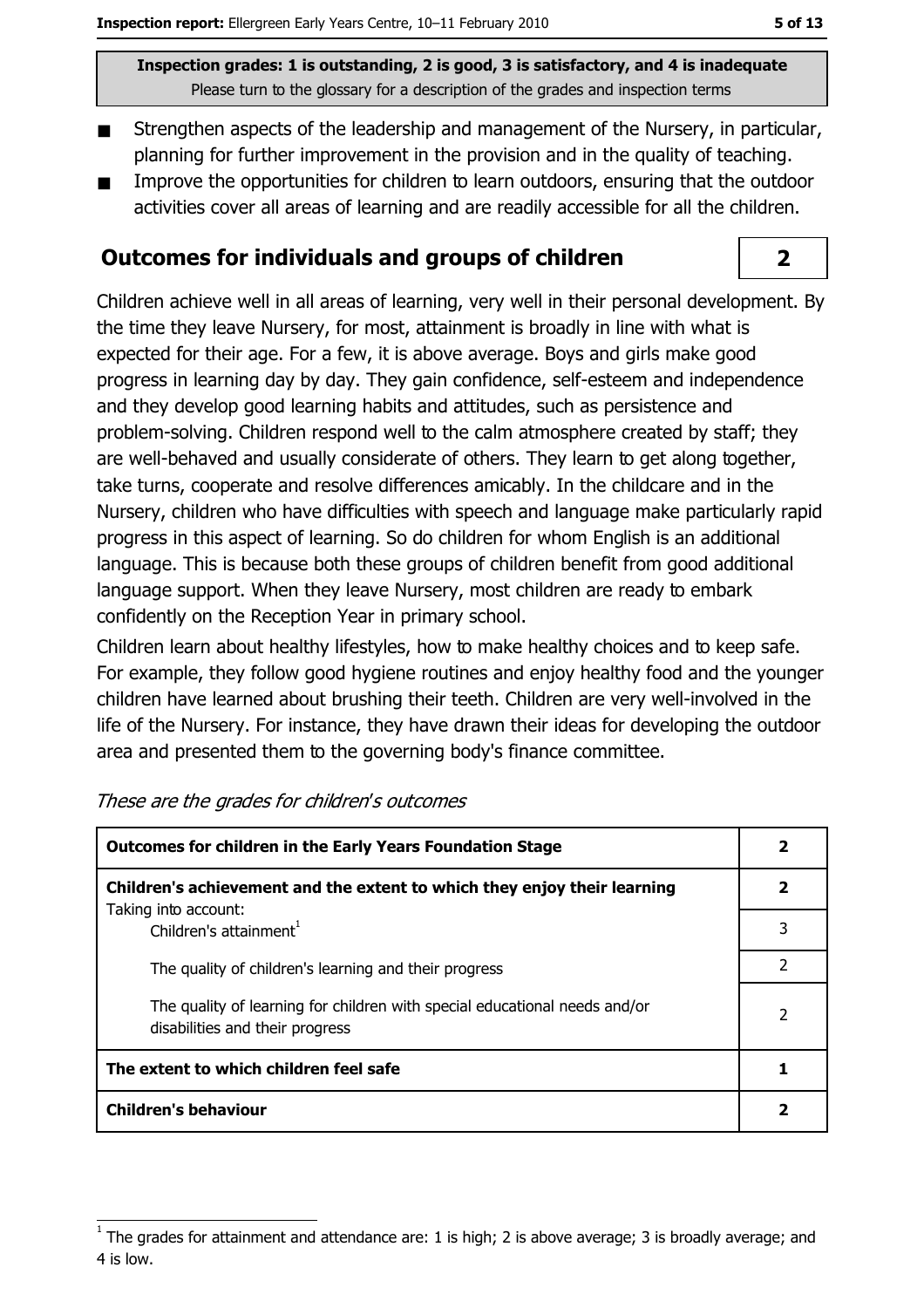| Inspection grades: 1 is outstanding, 2 is good, 3 is satisfactory, and 4 is inadequate |
|----------------------------------------------------------------------------------------|
| Please turn to the glossary for a description of the grades and inspection terms       |
|                                                                                        |

| The extent to which children adopt healthy lifestyles                                                   |  |
|---------------------------------------------------------------------------------------------------------|--|
| The extent to which children contribute to the school and wider community                               |  |
| The extent to which children develop skills that will contribute to their future<br>economic well-being |  |
| Taking into account:<br>Children's attendance <sup>1</sup>                                              |  |
| The extent of children's spiritual, moral, social and cultural development                              |  |

#### How effective is the provision?

All the teaching seen was of a good quality. Staff build very positive, encouraging relationships with the children. They know them well as individuals. They understand how to help young children to learn from first-hand experiences and they plan activities that move them on in their learning. They create interesting displays and attractive settings for imaginative play that are of a high quality and draw children into learning activities. Staff usually make the most of planned and incidental opportunities to develop children's social skills. At times, however, they miss chances to enrich children's vocabulary, to help them to clarify and articulate their ideas, and to develop their mathematical thinking. Assessments of children's learning and records of their achievements are not used fully effectively to support planning and to ensure that all staff are clear about the next steps in learning for each child. Consequently, there are occasions when challenges are not sufficiently closely matched to some children's needs.

The children have a rich diet of interesting activities that are coherently planned so as to be meaningful to them and to interest them in the world around them. For instance, they have been on the bus to visit the park, visited a farm, and worked out how to construct dens outdoors. During the inspection, children enjoyed work in Nursery that was linked to Chinese New Year celebrations. Staff helped children to improve their skills with scissors and glue spreaders as they made lanterns and the children were looking forward to eating with chopsticks. Visitors add greatly to the richness of the curriculum, especially for children's creative development and cultural awareness. The Nursery children have learned from a range of artists and performers, including photographers and members of the city's symphony orchestra. The curriculum provides a balanced range of activities across all areas of learning indoors. However, the outdoor provision in Nursery and in the childcare, though good for children's physical development, is less extensive than that indoors.

Taken overall, the care, guidance and support provided are good, pastoral care especially so. The arrangements to enable parents and carers to support their children's learning and well-being are developing through the drive to provide more integrated services but, as yet, these are not embedded. Children know that the staff care about them and will always help them and make things better if they are upset. Good safety and hygiene routines are well-established. There are some good links between the different elements of the provision. For example, Nursery staff routinely inform staff at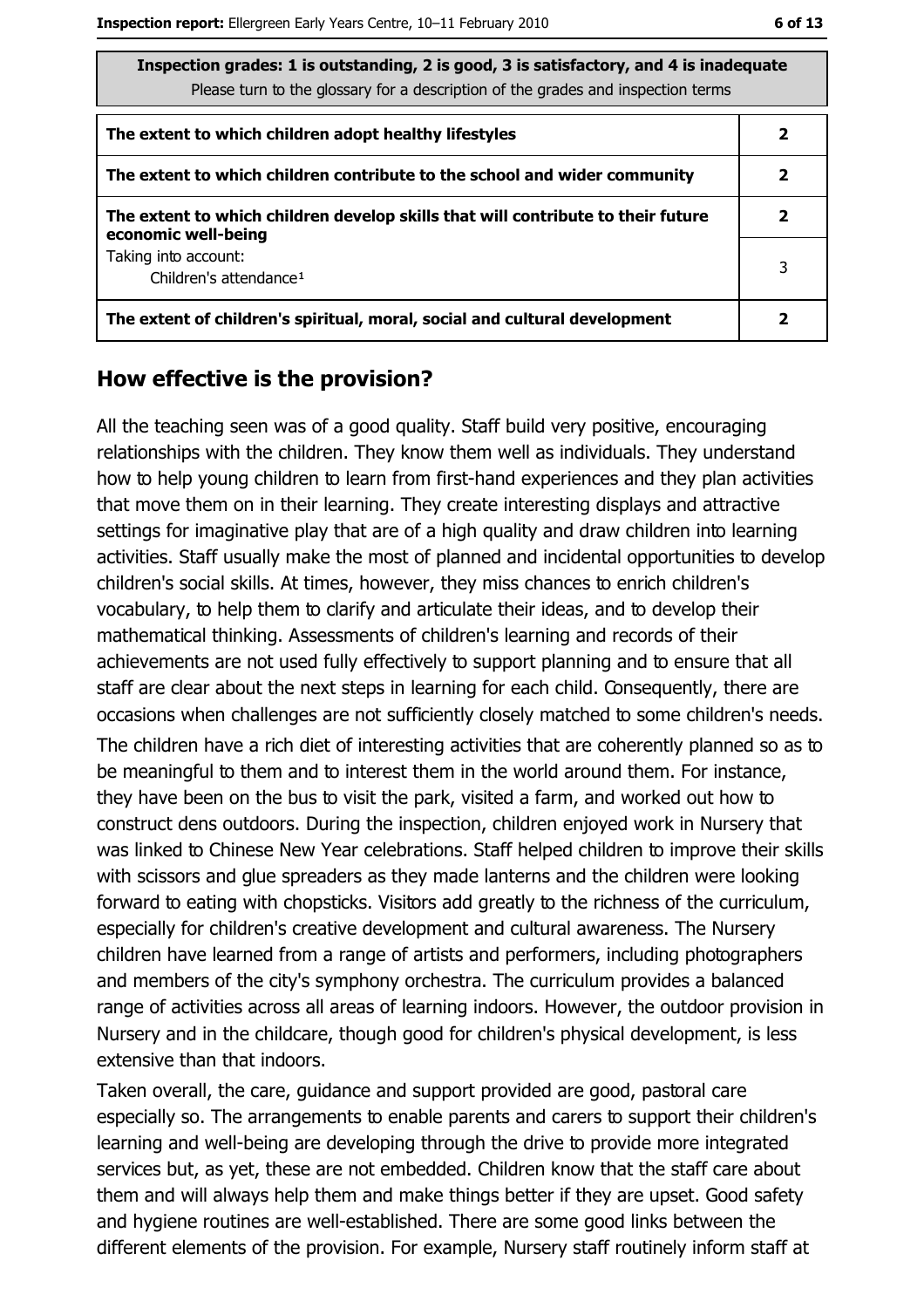the after-school provision about any children's difficulties, their achievements and any accidents. They back this up with written messages and/or by text to parents and carers.

These are the grades for the quality of provision

| The quality of provision in the Early Years Foundation Stage                                                  |  |
|---------------------------------------------------------------------------------------------------------------|--|
| The quality of teaching                                                                                       |  |
| Taking into account:<br>The use of assessment to support learning                                             |  |
| The extent to which the curriculum meets children's needs, including, where<br>relevant, through partnerships |  |
| The effectiveness of care, guidance and support                                                               |  |

#### How effective are leadership and management?

There are several strengths in leadership and management across the provision, with two key factors which bode well for the future. First, the executive headteacher has a clear vision for development which is aimed at improving the lives of children and their families and she has the support of staff and governors for this. Second, the foundations of teamwork across the provision are in place and staff have begun to share best practice in whichever element of the provision it originates. For example, there is a close working relationship between the executive headteacher and the coordinator of the children's centre and a cross-provision early years team has recently been established. Links in governance across the Nursery, the childcare and the children's centre are good. The governing body has a good grasp of strengths and weaknesses and is involved well in planning for the future. However, at present, each element of the provision undertakes separate evaluation of its effectiveness and planning for improvement. For the Nursery, while this planning shows a clear sense of direction, the underpinning evaluation of the quality and effectiveness of the current provision lacks detail and planning is sketchy about how intentions will be brought to fruition. The collaboration with St Paul and St Timothy's is strengthening the wider leadership capacity, particularly in the Nursery.

The Nursery and the childcare work in good partnership with other agencies to support children and their families and to enable children to have equal opportunities to learn. Staff direct parents and carers to relevant provision available at the children's centre. Consistent, well-targeted language enrichment activities are provided for children who have difficulties with speech and language, whatever element of the centre's provision they attend. The partnerships with other schools and the centre's work with families contribute to the good promotion of community cohesion. Additionally, the many visitors who enrich the curriculum are drawn from a range of cultural, ethnic and socio-economic backgrounds and this helps the children to learn to value diversity. The arrangements for safeguarding children meet all requirements and are appropriately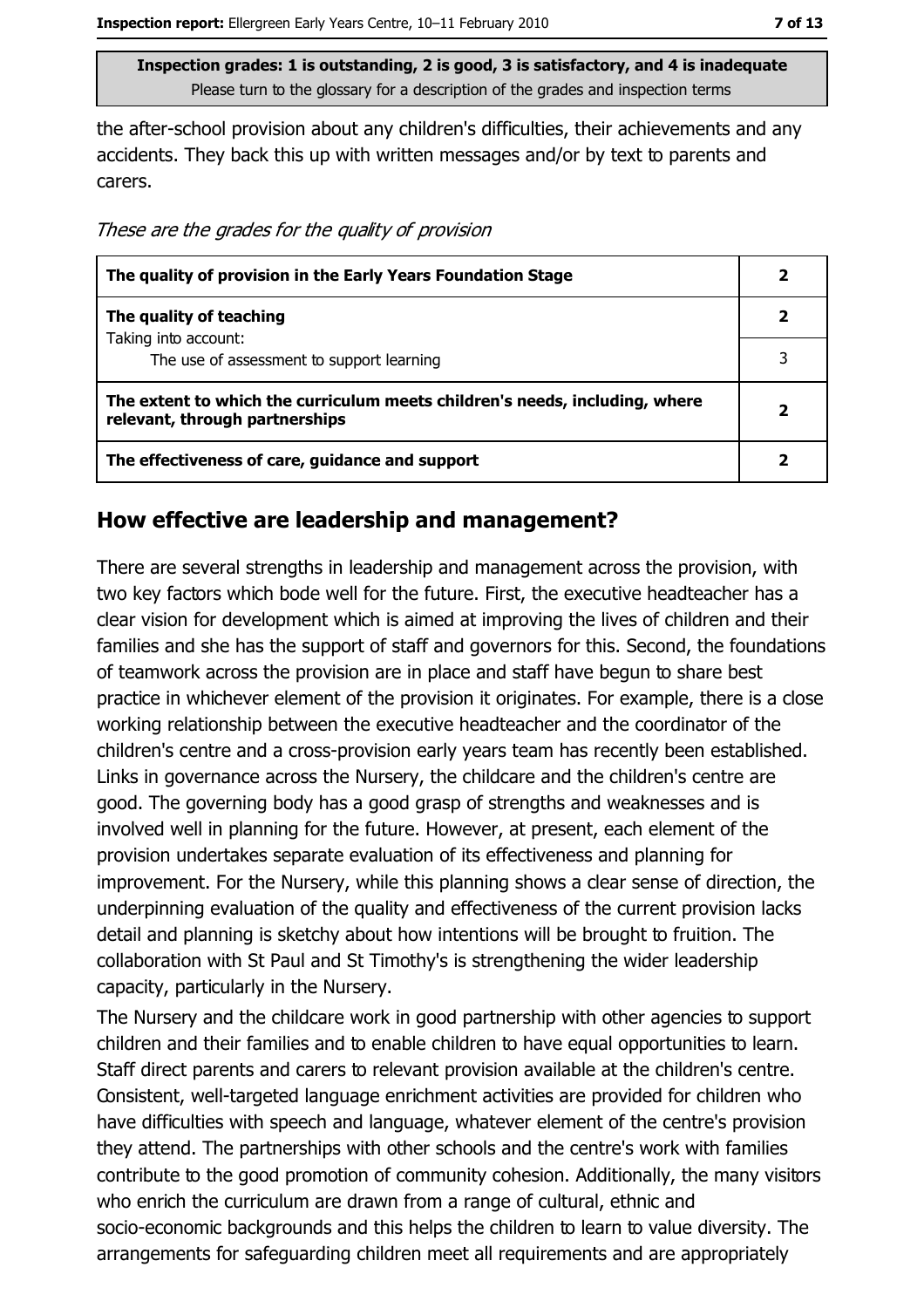stringent for this multi-use site.

These are the grades for leadership and management

| The effectiveness of leadership and management in the Early Years Foundation<br><b>Stage</b>                                                                        | $\overline{\mathbf{2}}$ |
|---------------------------------------------------------------------------------------------------------------------------------------------------------------------|-------------------------|
| The effectiveness of leadership and management in embedding ambition and<br>driving improvement                                                                     | $\overline{2}$          |
| Taking into account:<br>The leadership and management of teaching and learning                                                                                      | 3                       |
| The effectiveness of the governing body in challenging and supporting the<br>school so that weaknesses are tackled decisively and statutory responsibilities<br>met | $\overline{\mathbf{2}}$ |
| The effectiveness of the school's engagement with parents and carers                                                                                                | $\overline{\mathbf{2}}$ |
| The effectiveness of partnerships in promoting learning and well-being                                                                                              | $\overline{2}$          |
| The effectiveness with which the school promotes equality of opportunity and<br>tackles discrimination                                                              | 2                       |
| The effectiveness of safeguarding procedures                                                                                                                        | 3                       |
| The effectiveness with which the school promotes community cohesion                                                                                                 | 2                       |
| The effectiveness with which the school deploys resources to achieve value for<br>money                                                                             | 2                       |

#### **Views of parents and carers**

The chart below shows that parents and carers are extremely satisfied with the school and the childcare. Several parents and carers added written comments in praise of the school. The common themes in these were:

- how much their children enjoyed learning  $\blacksquare$
- how safe their children felt  $\blacksquare$
- the support children and parents and carers received from the very approachable  $\blacksquare$ staff.

Two parents or carers had individual points about which they disagreed and these areas were discussed with the school.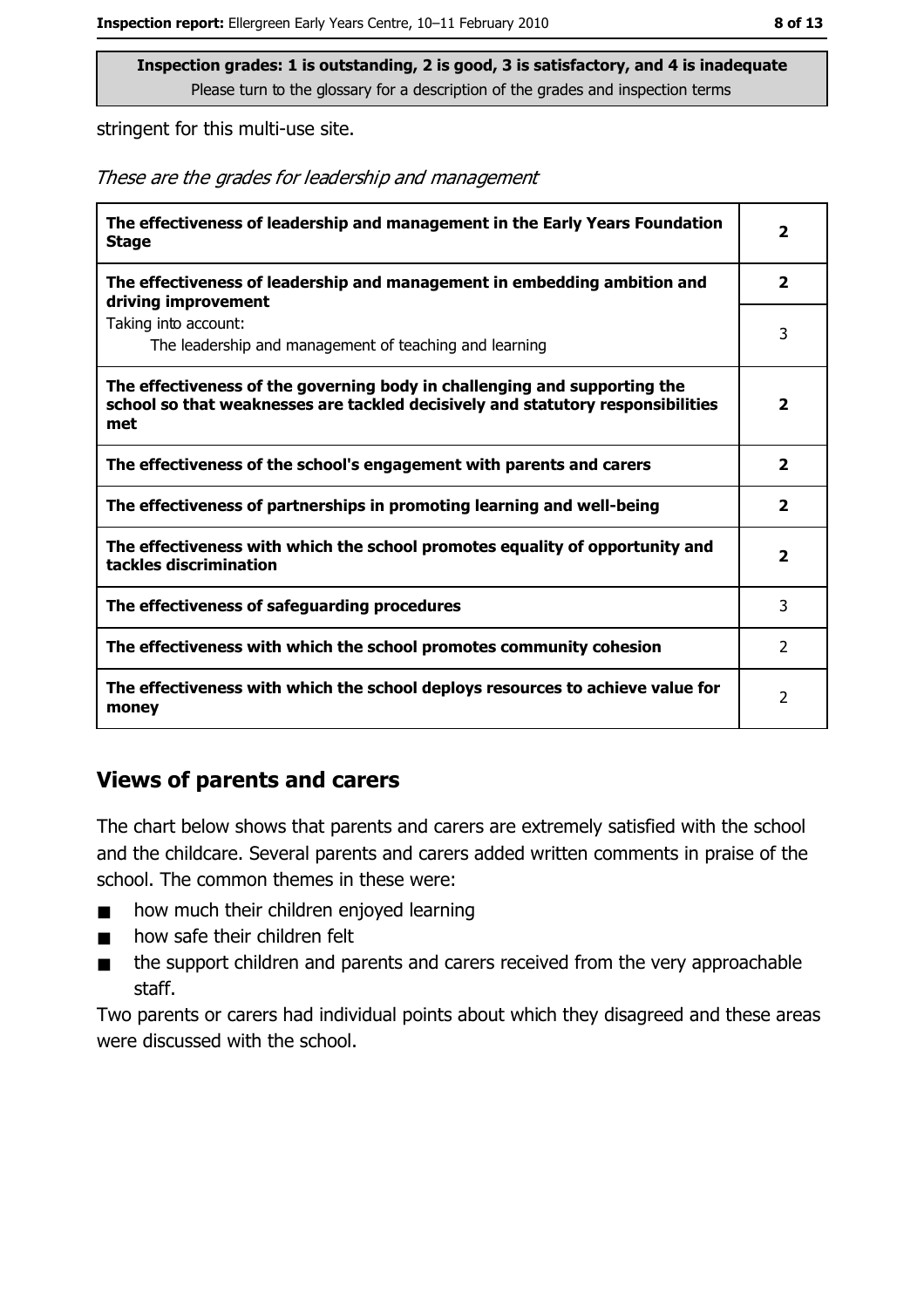## Responses from parents and carers to Ofsted's questionnaire

Ofsted invited all the registered parents and carers of pupils registered at Ellergreen Early Years Centre to complete a questionnaire about their views of the school.

In the questionnaire, parents and carers were asked to record how strongly they agreed with 13 statements about the school.

The inspection team received 56 completed questionnaires by the end of the on-site inspection. In total, there are 49 pupils registered at the school.

| <b>Statements</b>                                                                                                                                                                                                                                       | <b>Strongly</b><br><b>Agree</b> |               | <b>Agree</b>   |               | <b>Disagree</b> |                | <b>Strongly</b><br>disagree |               |
|---------------------------------------------------------------------------------------------------------------------------------------------------------------------------------------------------------------------------------------------------------|---------------------------------|---------------|----------------|---------------|-----------------|----------------|-----------------------------|---------------|
|                                                                                                                                                                                                                                                         | <b>Total</b>                    | $\frac{0}{0}$ | <b>Total</b>   | $\frac{0}{0}$ | <b>Total</b>    | $\frac{0}{0}$  | <b>Total</b>                | $\frac{1}{2}$ |
| My child enjoys school                                                                                                                                                                                                                                  | 47                              | 84            | 9              | 16            | $\mathbf 0$     | 0              | $\mathbf{0}$                | 0             |
| The school keeps my child<br>safe                                                                                                                                                                                                                       | 50                              | 89            | 5              | 9             | $\mathbf 0$     | 0              | 0                           | $\mathbf 0$   |
| The school informs me<br>about my child's progress                                                                                                                                                                                                      | 41                              | 73            | 15             | 27            | $\mathbf 0$     | 0              | 0                           | 0             |
| My child is making enough<br>progress at this school                                                                                                                                                                                                    | 43                              | 77            | 13             | 23            | $\mathbf 0$     | 0              | $\mathbf 0$                 | 0             |
| The teaching is good at this<br>school                                                                                                                                                                                                                  | 47                              | 84            | 9              | 16            | 0               | 0              | $\Omega$                    | 0             |
| The school helps me to<br>support my child's learning                                                                                                                                                                                                   | 44                              | 79            | 10             | 18            | $\mathbf{1}$    | $\overline{2}$ | 0                           | $\mathbf 0$   |
| The school helps my child to<br>have a healthy lifestyle                                                                                                                                                                                                | 43                              | 77            | 13             | 23            | $\mathbf 0$     | 0              | 0                           | $\mathbf 0$   |
| The school makes sure that<br>my child is well prepared for<br>the future (for example<br>changing year group,<br>changing school, and for<br>children who are finishing<br>school, entering further or<br>higher education, or<br>entering employment) | 37                              | 66            | 14             | 25            | $\mathbf 0$     | 0              | $\mathbf 0$                 | $\mathbf 0$   |
| The school meets my child's<br>particular needs                                                                                                                                                                                                         | 46                              | 82            | 10             | 18            | $\mathbf 0$     | 0              | $\Omega$                    | $\mathbf 0$   |
| The school deals effectively<br>with unacceptable behaviour                                                                                                                                                                                             | 43                              | 77            | 11             | 20            | $\mathbf{1}$    | $\overline{2}$ | 0                           | $\mathbf 0$   |
| The school takes account of<br>my suggestions and<br>concerns                                                                                                                                                                                           | 43                              | 77            | 13             | 23            | $\mathbf 0$     | 0              | 0                           | $\bf{0}$      |
| The school is led and<br>managed effectively                                                                                                                                                                                                            | 46                              | 82            | 10             | 18            | $\mathbf 0$     | $\mathbf 0$    | $\mathbf 0$                 | $\mathbf 0$   |
| Overall, I am happy with my<br>child's experience at this<br>school                                                                                                                                                                                     | 52                              | 93            | $\overline{4}$ | 7             | $\mathbf 0$     | 0              | $\mathbf 0$                 | $\mathbf 0$   |

The table above summarises the responses that parents and carers made to each statement. The percentages indicate the proportion of parents and carers giving that response out of the total number of completed questionnaires. Where one or more parents and carers chose not to answer a particular question, the percentages will not add up to 100%.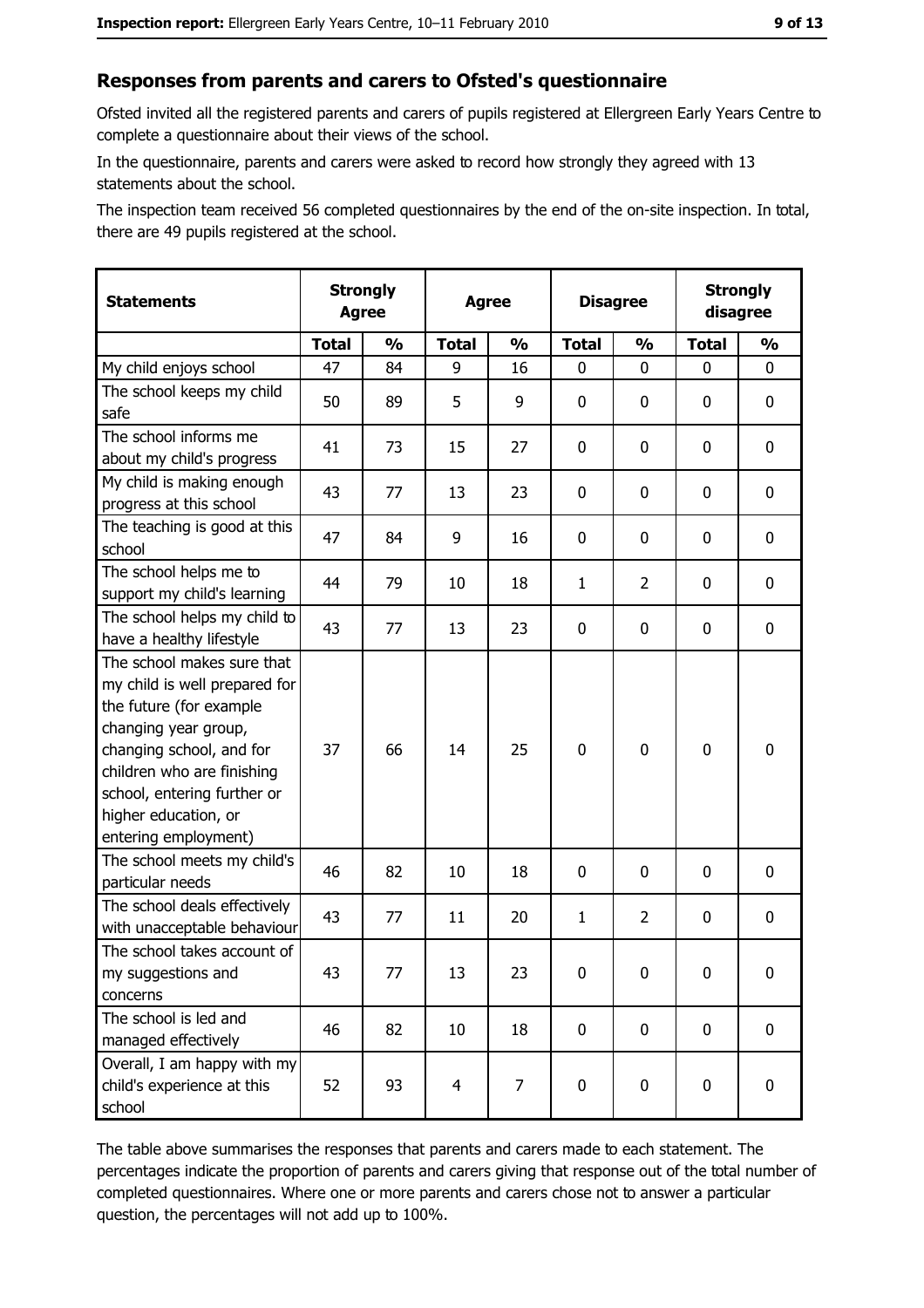# Glossary

| Grade   | <b>Judgement</b> | <b>Description</b>                                                                                                                                                                                                                |
|---------|------------------|-----------------------------------------------------------------------------------------------------------------------------------------------------------------------------------------------------------------------------------|
| Grade 1 | Outstanding      | These features are highly effective. An oustanding<br>school provides exceptionally well for its children's<br>needs.                                                                                                             |
| Grade 2 | Good             | These are very positive features of a school. A school<br>that is good is serving its children well.                                                                                                                              |
| Grade 3 | Satisfactory     | These features are of reasonable quality. A satisfactory<br>school is providing adequately for its children.                                                                                                                      |
| Grade 4 | Inadequate       | These features are not of an acceptable standard. An<br>inadequate school needs to make significant<br>improvement in order to meet the needs of its children.<br>Ofsted inspectors will make further visits until it<br>improves |

## What inspection judgements mean

#### Overall effectiveness of schools inspected between September 2007 and July 2008

|                       | Overall effectiveness judgement (percentage of<br>schools) |      |                     |                   |
|-----------------------|------------------------------------------------------------|------|---------------------|-------------------|
| <b>Type of school</b> | <b>Outstanding</b>                                         | Good | <b>Satisfactory</b> | <b>Inadequate</b> |
| Nursery schools       | 39                                                         | 58   | 3                   | 0                 |
| Primary schools       | 13                                                         | 50   | 33                  | 4                 |
| Secondary schools     | 17                                                         | 40   | 34                  | 9                 |
| Sixth forms           | 18                                                         | 43   | 37                  | $\overline{2}$    |
| Special schools       | 26                                                         | 54   | 18                  | $\overline{2}$    |
| Pupil referral units  | 7                                                          | 55   | 30                  | 7                 |
| All schools           | 15                                                         | 49   | 32                  | 5                 |

New school inspection arrangements were introduced on 1 September 2009. This means that inspectors now make some additional judgements that were not made previously.

The data in the table above were reported in The Annual Report of Her Majesty's Chief Inspector of Education, Children's Services and Skills 2007/08.

Percentages are rounded and do not always add exactly to 100. Secondary school figures include those that have sixth forms, and sixth form figures include only the data specifically for sixth form inspection judgements.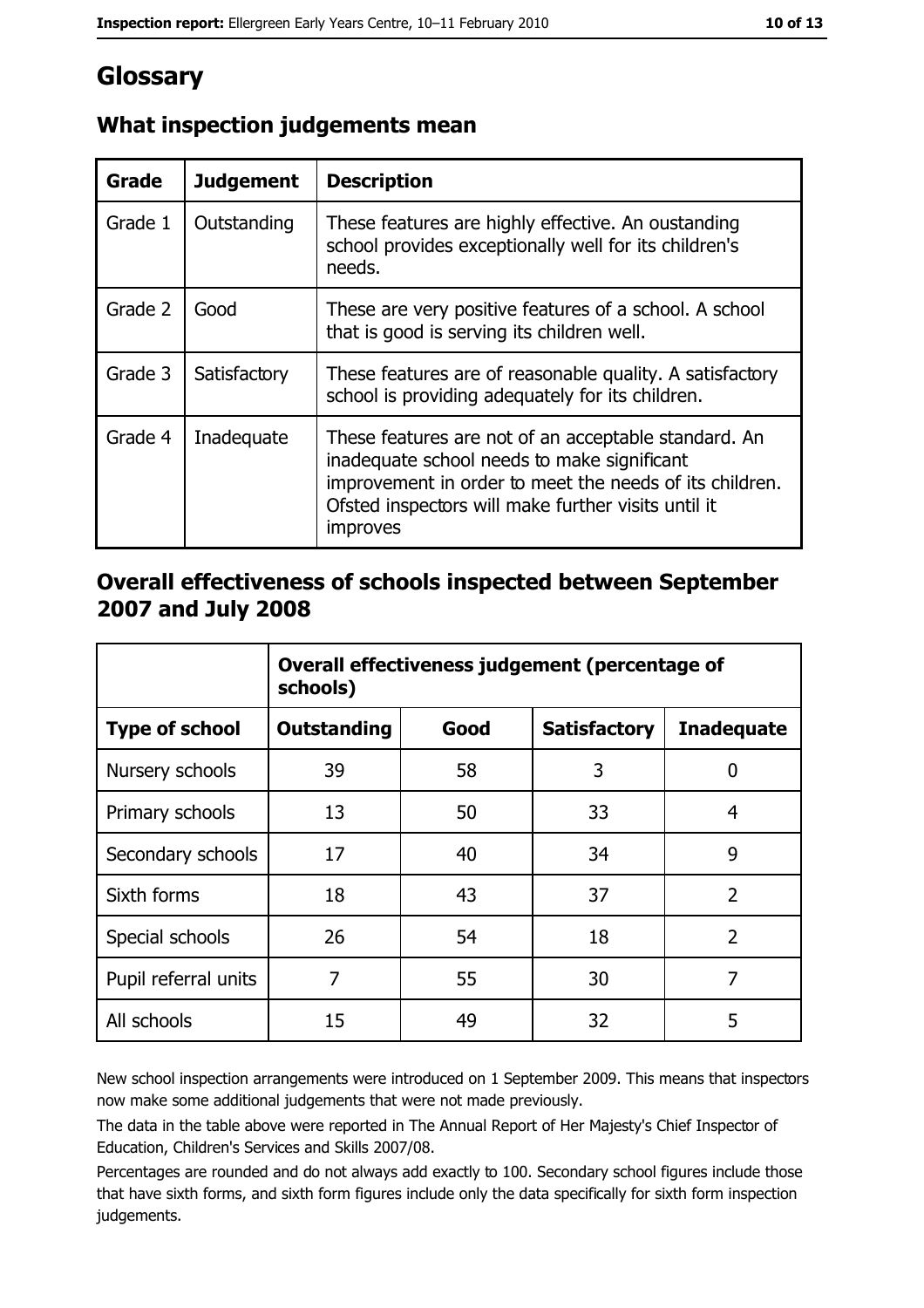# **Common terminology used by inspectors**

| Achievement:               | the progress and success of a child in their<br>learning and development.                                                                                                                                                                                                                                                                                                                                        |
|----------------------------|------------------------------------------------------------------------------------------------------------------------------------------------------------------------------------------------------------------------------------------------------------------------------------------------------------------------------------------------------------------------------------------------------------------|
| Attainment:                | in other phases of school, for example<br>primary schools, attainment is the<br>standard of the pupils' work shown by test<br>and examination results and in lessons.<br>However, there is no national average for<br>three- and four-year-olds. Therefore, in<br>inspections of nursery schools, inspectors<br>take account of expectations in the<br>age-related bands of the Early Years<br>Foundation Stage. |
| Capacity to improve:       | the proven ability of the school to<br>continue improving. Inspectors base this<br>judgement on what the school has<br>accomplished so far and on the quality of<br>its systems to maintain improvement.                                                                                                                                                                                                         |
| Leadership and management: | the contribution of all the staff with<br>responsibilities, not just the headteacher,<br>to identifying priorities, directing and<br>motivating staff and running the school.                                                                                                                                                                                                                                    |
| Learning:                  | how well children acquire knowledge,<br>develop their understanding, learn and<br>practise skills and are developing their<br>competence as learners.                                                                                                                                                                                                                                                            |
| Overall effectiveness:     | inspectors form a judgement on a school's<br>overall effectiveness based on the findings<br>from their inspection of the school. The<br>following judgements, in particular,<br>influence what the overall effectiveness<br>judgement will be.                                                                                                                                                                   |
|                            | The school's capacity for sustained<br>improvement.<br>Outcomes for individuals and groups<br>of children.<br>The quality of teaching.<br>The extent to which the curriculum<br>■<br>meets children's needs, including<br>where relevant, through partnerships.<br>The effectiveness of care, guidance<br>and support.                                                                                           |
| Progress:                  | the rate at which children are learning in<br>nursery sessions and over longer periods<br>of time.                                                                                                                                                                                                                                                                                                               |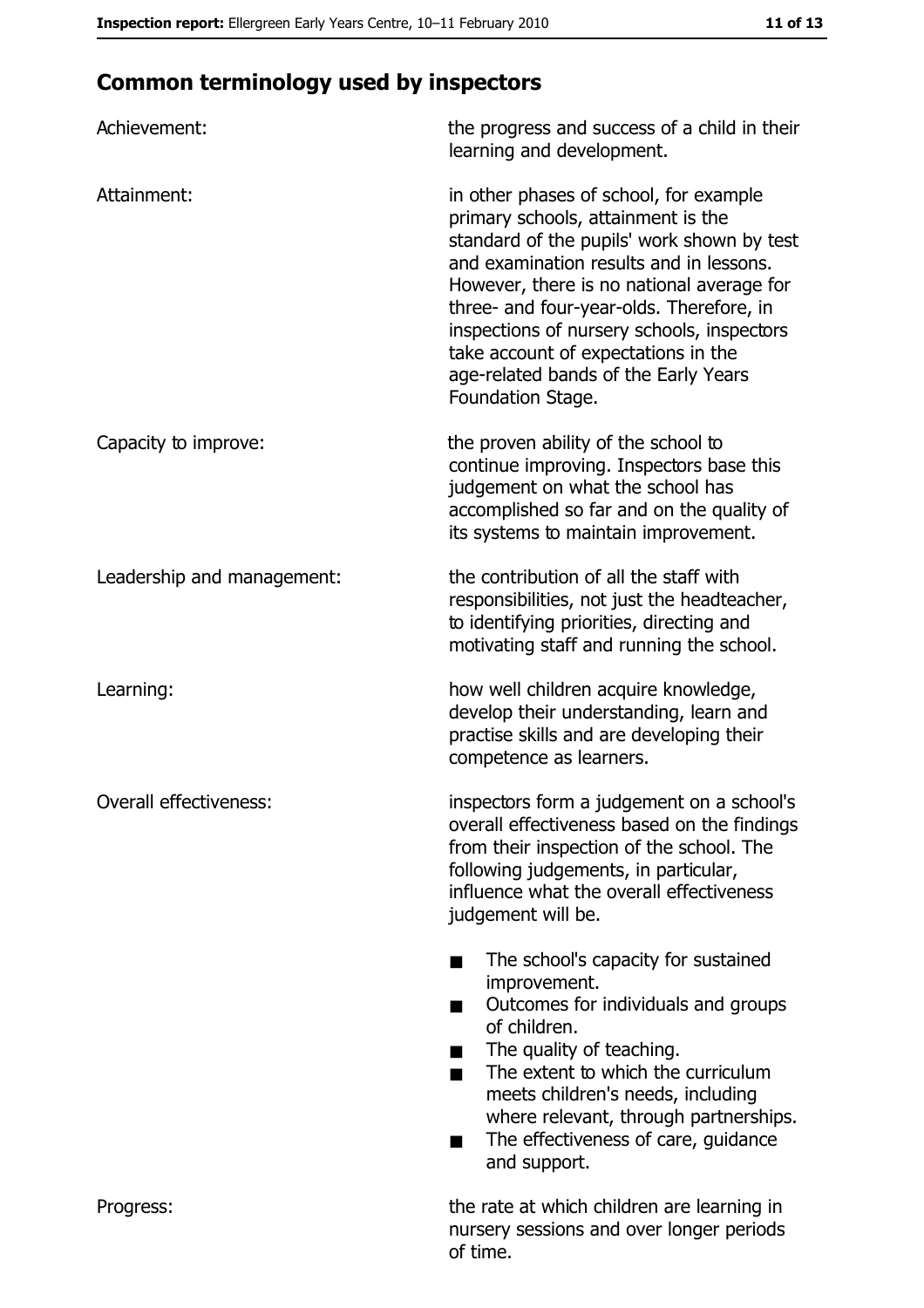This letter is provided for the school, parents and carers to share with their children. It describes Ofsted's main findings from the inspection of their school.



#### 12 February 2010

Dear Children

Inspection of Ellergreen Early Years Centre, Liverpool, L11 2RY

You may remember Mrs Cooper and me. We visited your school recently to see how well you are all learning and Mrs Pepper came with us to learn more about how schools are inspected. We all enjoyed our visit very much. Thank you for making us welcome in your school. This letter is to tell you the main things we found out about your school.

You go to a good school. No wonder your parents and carers are so pleased with how well you are doing and how happy you are at school. You enjoy all the interesting things there are to do at Nursery and in the childcare and you are all learning new things every day. The adults take very good care of you and teach you well. You learn a lot about how to keep healthy and safe. You like the healthy food and you get plenty of exercise at school. We were glad to hear that you feel very safe at school. We were impressed by your sensible, considerate behaviour and by how well you concentrate.

The staff want to make Ellergreen even better. We and Mrs Eves agreed about the most important things to do that. First, to plan improvements very carefully so that everyone knows what they have to do to make them happen. Second, to make sure that all the adults in school and your parents know exactly what you can do and what you need to learn next. Third, to provide even more activities to help you learn outdoors.

I am sure that you will have good ideas to help improve these things and the grown ups will want to hear them.

Yours sincerely Pat Kime Her Majesty's Inspector